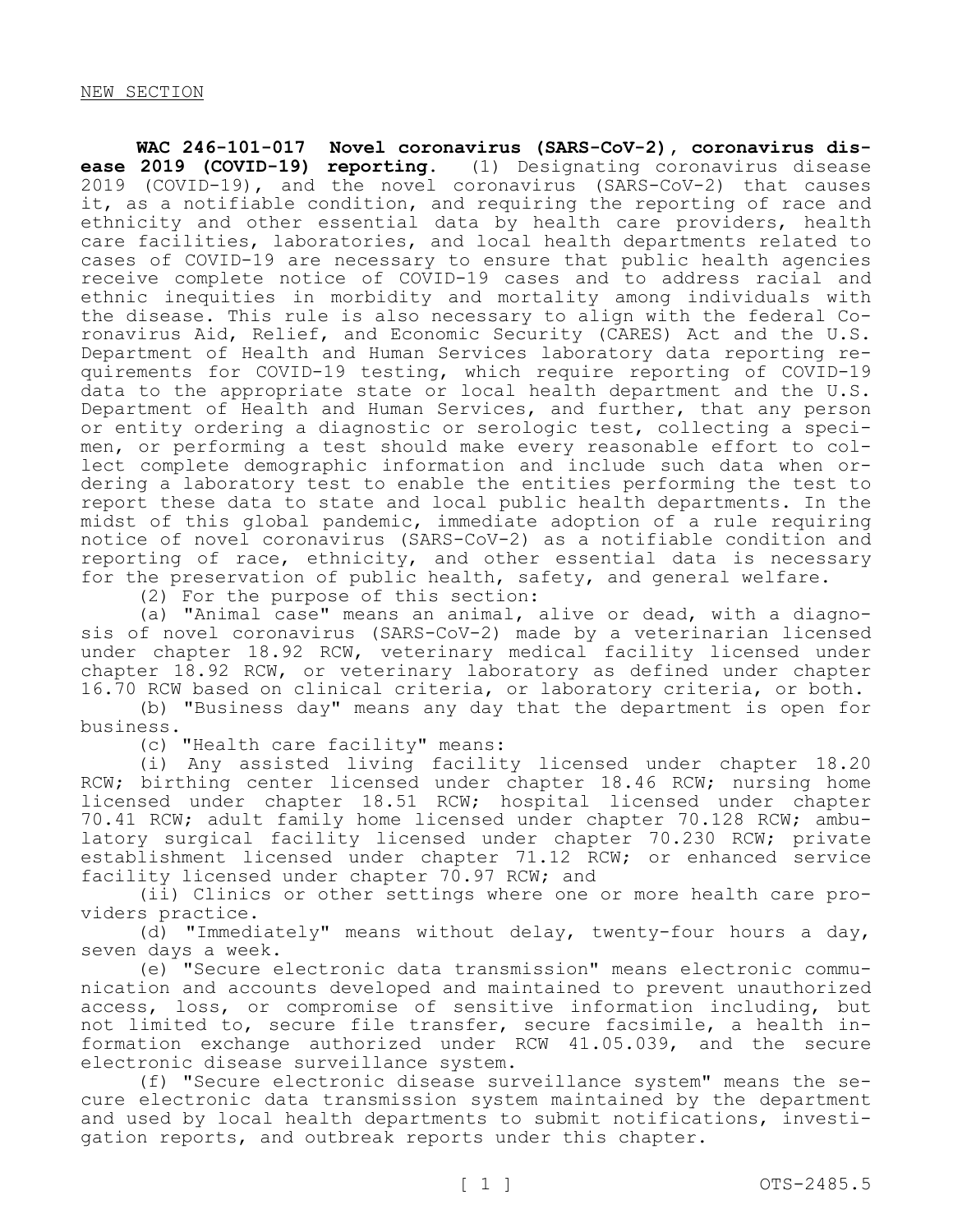(g) Patient's ethnicity shall be identified by the patient and reported using one of the following categories:

(i) Hispanic or Latino;

(ii) Non-Hispanic or Latino;

(iii) Unknown; or

(iv) Asked, but unknown.

(h) Patient's race shall be identified by the patient and reported using one or more of the following categories:

(i) American Indian or Alaska Native;

(ii) Asian;

(iii) Black or African American;

(iv) Native Hawaiian or Other Pacific Islander;

(v) White;

(vi) Unknown; or

(vii) Asked, but unknown.

(i) Ask on order entry questions are:

(i) Is this the patient's first test of any kind for novel coronavirus (SARS-CoV-2)? (yes, no, unknown);

(ii) Is the patient employed in health care with direct patient contact? (yes, no, unknown);

(iii) Is the patient symptomatic as defined by the Centers for Disease Control and Prevention (CDC)? (yes, no, unknown). If yes, then provide date of symptom onset (mm/dd/yyyy);

(iv) Is the patient hospitalized for novel coronavirus (SARS-CoV-2) at the time of testing? (yes, no, unknown);

(v) Is the patient in the intensive care unit (ICU) for novel coronavirus (SARS-CoV-2) at the time of testing? (yes, no, unknown);

(vi) Is the patient a resident in a congregate care or living setting (including, but not limited to, nursing homes, residential care for people with intellectual and developmental disabilities, psychiatric treatment facilities, group homes, board and care homes, homeless shelter, foster care, correctional facilities, and temporary worker housing)? (yes, no, unknown); and

(vii) Is the patient pregnant? (yes, no, unknown).

(3) Unless a health care facility has assumed the notification duties of the principal health care provider under subsection (8) of this section, or a laboratory director in a health care facility where laboratory point of care testing occurs under a certificate of waiver as described in WAC 246-338-020 has fulfilled the laboratory notification requirements as described in subsection (10) of this section, the principal health care provider shall submit individual case reports of novel coronavirus (SARS-CoV-2) to the local health department via secure electronic data transmission using a file format or template specified by the department:

(a) Within twenty-four hours of receiving a laboratory confirmed positive test result; and

(b) Following the requirements of this section, WAC  $246-101-105$ , WAC  $246-101-120$ ; excluding the requirements in WAC and WAC 246-101-120; excluding the requirements in WAC 246-101-105(10).

(4) The local health officer may waive or partially waive subsection (3) or (5) of this section, or both if the local health officer determines individual case reports of novel coronavirus (SARS-CoV-2) submitted by health care providers or health care facilities are not needed and are not promoting public health for any reason including, but not limited to, the local health department being unable to process the volume of case reports. The local health officer shall notify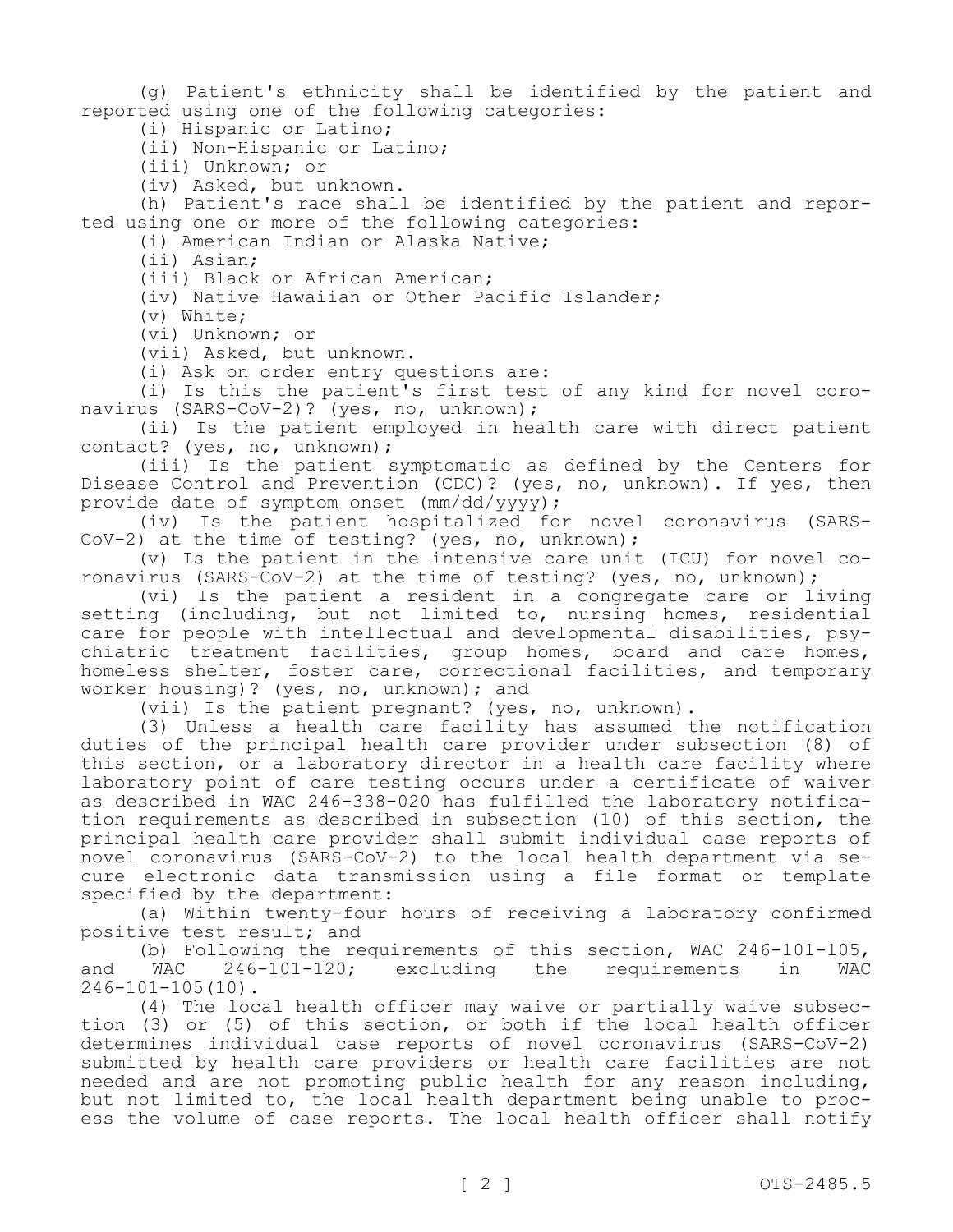health care providers and health care facilities upon their determination.

(5) A health care facility shall submit individual case reports of novel coronavirus (SARS-CoV-2) to the local health department via secure electronic data transmission using a file format or template specified by the department:

(a) Within twenty-four hours of receiving a laboratory confirmed positive test result; and

(b) Following the requirements of this section, WAC 246-101-305, and WAC 246-101-320; excluding the requirement in WAC 246-101-305(4).

(6) Health care providers and health care facilities shall provide the local health department with the information identified in Column A of Table 1 in this section for individual case reports concerning novel coronavirus (SARS-CoV-2).

(7) Health care providers and health care facilities may provide the local health department with responses to ask on order entry questions under subsection (2)(h) of this section for individual case reports concerning novel coronavirus (SARS-CoV-2).

(8) A health care facility may assume the notification requirements established in this section for a health care provider practicing within the health care facility.

(9) A health care facility shall not assume the notification requirements established in this section for a laboratory that is a component of the health care facility.

(10) A principal health care provider is not required to submit individual case reports of novel coronavirus (SARS-CoV-2) to the local health department when the provider practices in a health care facility where laboratory point of care testing occurs under a certificate of waiver as described in WAC 246-338-020 and the laboratory director has fulfilled the laboratory notification requirements under subsections  $(14)$ ,  $(15)$ , and  $(16)$  of this section.

(11) Health care providers and health care facilities shall provide the laboratory with the information identified in Column A of Table 1 in this section for each test ordered for novel coronavirus (SARS-CoV-2).

(12) Health care providers and health care facilities may provide the laboratory with responses to ask on order entry questions under subsection (2)(h) of this section for each test ordered for novel coronavirus (SARS-CoV-2).

(13) For specimens associated with novel coronavirus (SARS-CoV-2) sent to a laboratory outside of Washington state, health care providers, health care facilities, and laboratories shall provide the outof-state laboratory with a copy of chapter 246-101 WAC if they arrange for the out-of-state laboratory to report the test results consistent with WAC 246-101-105 (5)(a), 246-101-205 (1)(f)(i), or 246-101-305 (1)(e)(i) to the local health department as required under this subsection.

(14) A laboratory director shall submit individual laboratory reports of positive, negative, and indeterminate test results for novel coronavirus (SARS-CoV-2) to the local health department via secure electronic data transmission using a file format or template specified by the department:

(a) Within twenty-four hours; and

(b) Following the requirements of this section, WAC 246-101-205, and WAC 246-101-230; excluding the requirements in WAC 246-101-205(3).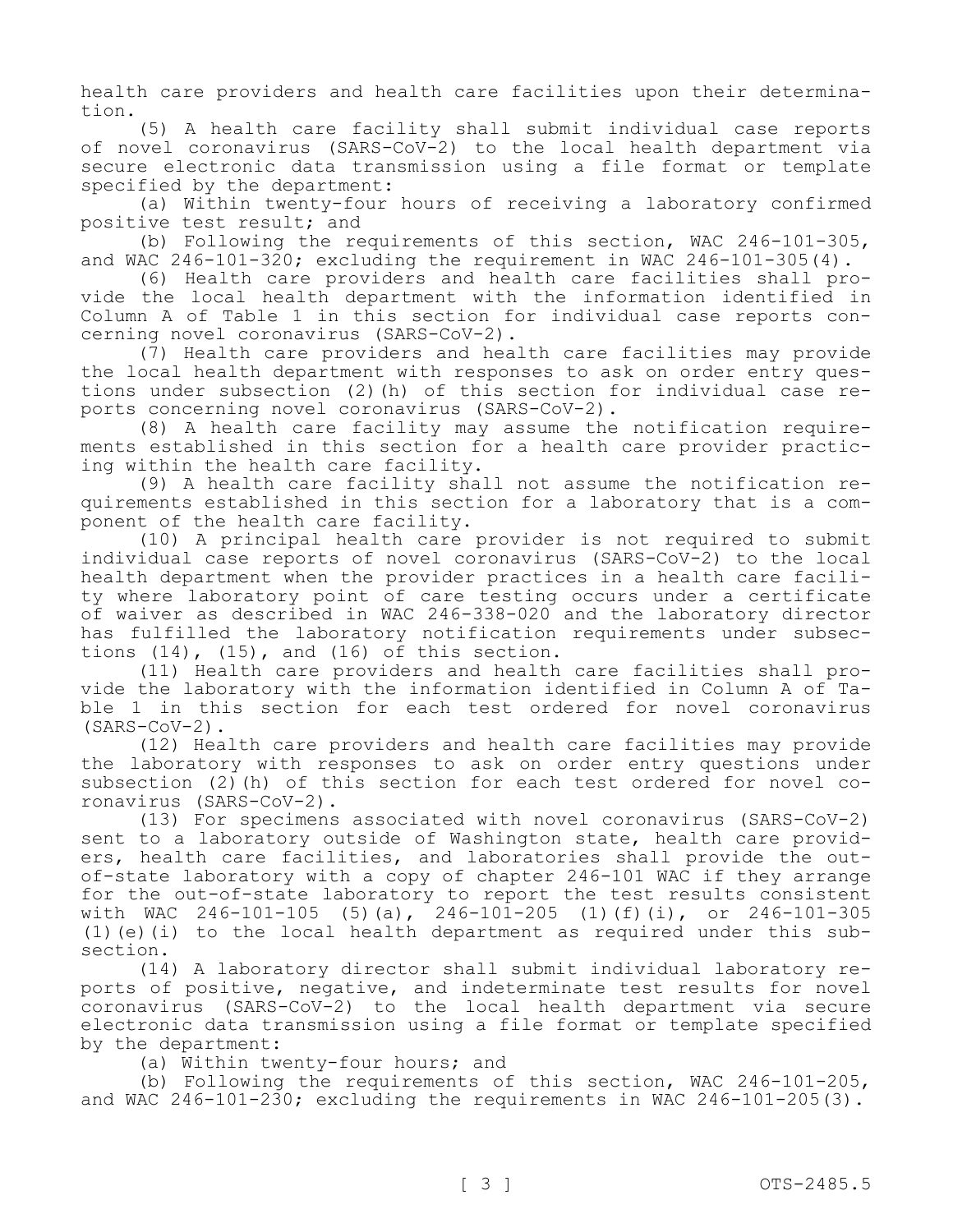(15) A laboratory director shall provide the information identified in Column B of Table 1 in this section to the local health department with each novel coronavirus (SARS-CoV-2) laboratory report.

(16) A laboratory director may provide the local health department with responses to ask on order entry questions under subsection (2)(h) of this section with each novel coronavirus (SARS-CoV-2) laboratory report.

 $(17)$  A laboratory director, upon request by the local health department or the department, shall submit novel coronavirus (SARS-CoV-2) presumptive positive isolates or, if no isolate is available, the specimen associated with the presumptive positive result to the Washington state public health laboratories within two business days of request. Specimens shall be sent to:

Washington State Public Health Laboratories Washington State Department of Health 1610 N.E. 150th Street Shoreline, WA 98155

(18) If the local health department or the department requests a specimen under subsection (17) of this section, a laboratory director shall provide the Washington state public health laboratories with the information identified in Column C of Table 1 in this section with each specimen submitted.

(19) When referring a specimen to another laboratory for a test for novel coronavirus (SARS-CoV-2), a laboratory director shall provide the reference laboratory with the information identified in Column D of Table 1 in this section for each test referral.

(20) When referring a specimen to another laboratory for a test for novel coronavirus (SARS-CoV-2), a laboratory director may provide the reference laboratory with responses to ask on order entry questions under subsection (2)(h) of this section with each test referral.

(21) The department of agriculture shall submit individual case reports for each animal case of novel coronavirus (SARS-CoV-2) to the department via secure electronic data transmission using a file format or template specified by the department within twenty-four hours of being notified of the animal case.

(22) The department of agriculture shall call the department and confirm receipt immediately after submitting a case report for each animal case of novel coronavirus (SARS-CoV-2).

(23) When the department of agriculture submits information under subsection (21) of this section, the department shall:

(a) Consult with the department of agriculture on all animal cases; and

(b) Notify the local health department of animal cases submitted to the department.

(24) A local health department shall, using a secure electronic disease surveillance system:

(a) Notify the department within one business day upon receiving a case report of positive, negative, or indeterminate test results for novel coronavirus (SARS-CoV-2); and

(b) Submit individual investigation reports of novel coronavirus (SARS-CoV-2) to the department within one business day upon completing the case investigation.

(25) Notifications required under subsection (24)(a) of this section must include the information identified in Column E of Table 1 in this section.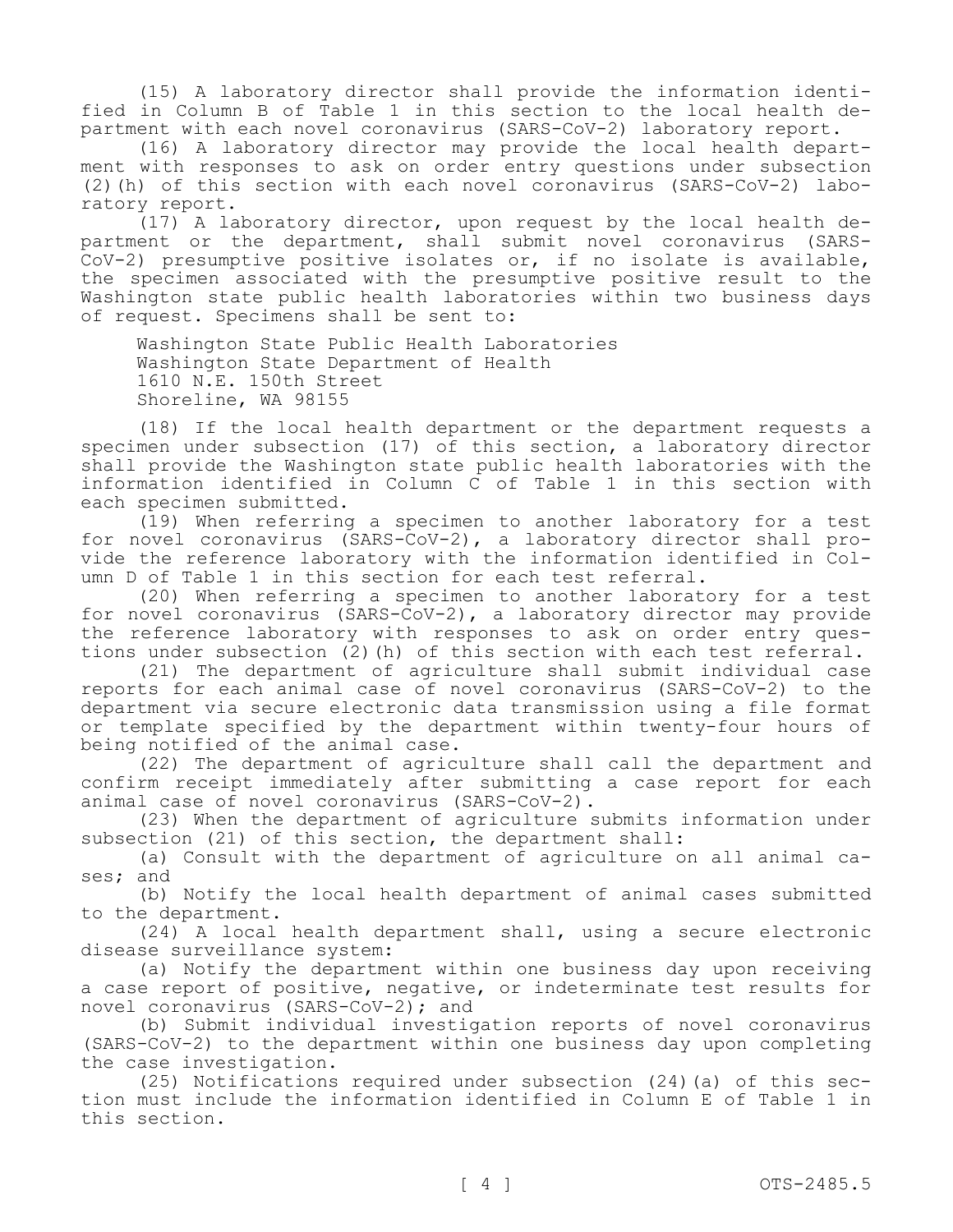(26) Investigation reports required under subsection (24)(b) of this section must include the information identified in Column F of Table 1 in this section.

(27) A local health department may submit responses to ask on order entry questions under subsection (2)(h) of this section with each notification required under subsection (24)(a) of this section and each investigation report required under subsection (24)(b) of this section.

(28) A local health department shall, within one business day, reassign cases to the department upon determining the patient who is the subject of the case:

(a) Is a resident of another local health department; or

(b) Resides outside Washington state.

(29) A local health department, upon consultation with the department, may forward novel coronavirus (SARS-CoV-2) individual laboratory or case reports submitted by laboratories, health care providers, and health care facilities to the department for data entry and processing.

(30) The local health officer or the state health officer may request additional information of epidemiological or public health value when conducting a case investigation or otherwise for prevention and control of a specific notifiable condition.

(31) Health care providers, health care facilities, laboratories, and the department of agriculture may provide, via secure electronic data transmission using a file format or template specified by the department, additional health information, demographic information, or infectious or noninfectious condition information than is required under this section to the department, local health department, or both when it determines that the additional information will aid the public health authority in protecting the public's health and preventing the spread of novel coronavirus (SARS-CoV-2).

## **Table 1 Required Reporting for Health Care Providers, Health Care Facilities, Laboratories, and Local Health Departments**

|                                   | Column A:<br><b>Health care</b><br>providers<br>and health<br>care<br>facilities<br>shall<br>provide the<br>following<br>information<br>to the local<br>health<br>department<br>with each<br>case report,<br>and to the<br>laboratory<br>with each<br>test ordered: | <b>Column B:</b><br>Laboratory<br>directors<br>shall<br>provide the<br>local health<br>department<br>with the<br>following<br>information<br>with each<br><b>laboratory</b><br>report: | Column C:<br>Laboratory<br>directors<br>shall<br>provide the<br>department<br>with the<br>following<br>information<br>with each<br>specimen<br>submitted: | Column D:<br>Laboratory<br>directors<br>shall<br>provide the<br>following<br>information<br>when<br>referring a<br>specimen to<br>another<br>laboratory: | Column E:<br><b>Local health</b><br>department<br>notifications<br>to the<br>department<br>must<br>include: | Column F:<br><b>Local health</b><br>department<br>investigation<br>reports to<br>the<br>department<br>must<br>include: |
|-----------------------------------|---------------------------------------------------------------------------------------------------------------------------------------------------------------------------------------------------------------------------------------------------------------------|----------------------------------------------------------------------------------------------------------------------------------------------------------------------------------------|-----------------------------------------------------------------------------------------------------------------------------------------------------------|----------------------------------------------------------------------------------------------------------------------------------------------------------|-------------------------------------------------------------------------------------------------------------|------------------------------------------------------------------------------------------------------------------------|
| Patient's name                    | X                                                                                                                                                                                                                                                                   | X                                                                                                                                                                                      | X                                                                                                                                                         | X                                                                                                                                                        | X                                                                                                           | X                                                                                                                      |
| Patient's notifiable<br>condition | X                                                                                                                                                                                                                                                                   |                                                                                                                                                                                        |                                                                                                                                                           |                                                                                                                                                          | X                                                                                                           | X                                                                                                                      |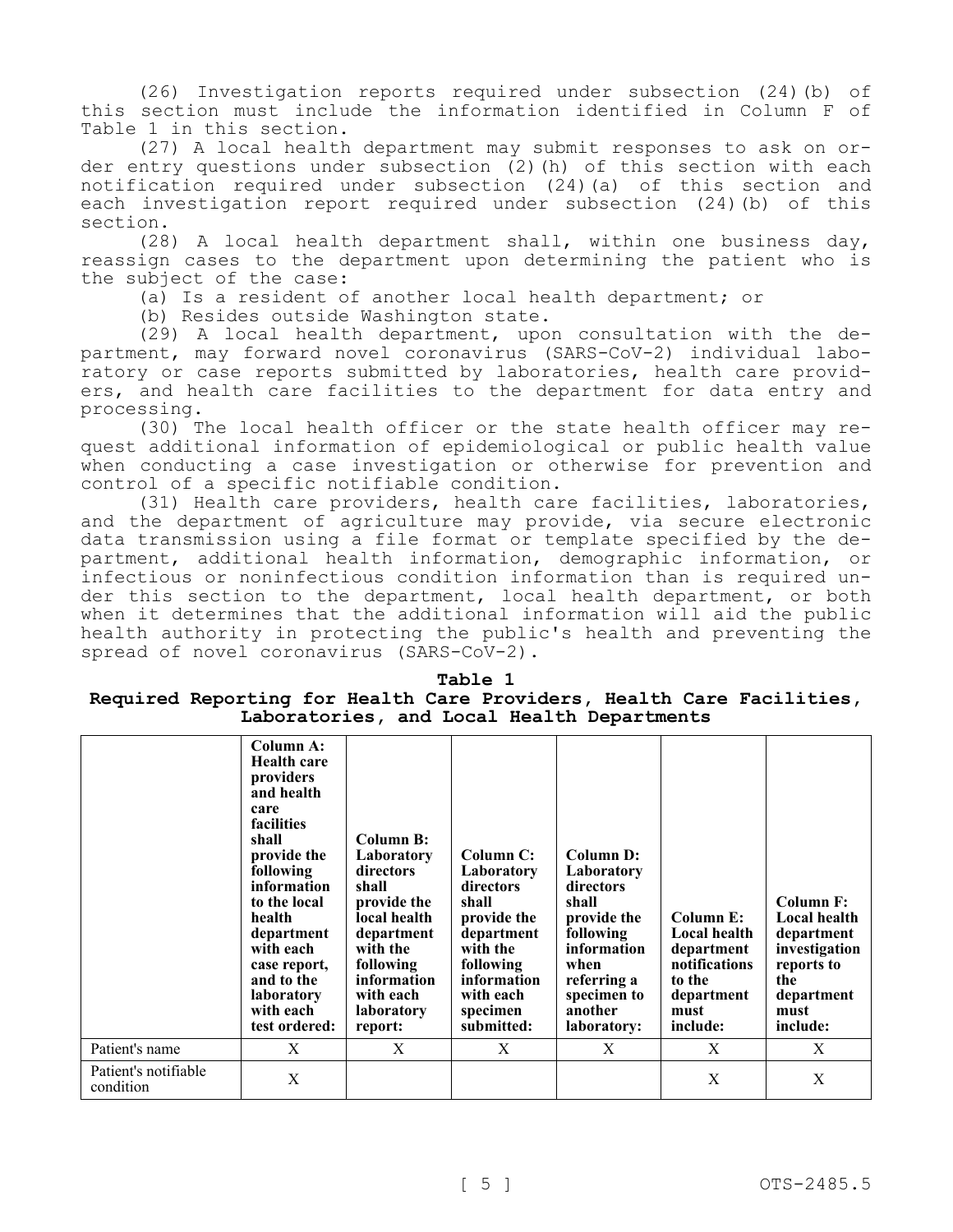|                                                                                                                                                                           | <b>Column A:</b><br><b>Health care</b><br>providers<br>and health<br>care<br>facilities<br>shall<br>provide the<br>following<br>information<br>to the local<br>health<br>department<br>with each<br>case report,<br>and to the<br>laboratory<br>with each<br>test ordered: | <b>Column B:</b><br>Laboratory<br>directors<br>shall<br>provide the<br>local health<br>department<br>with the<br>following<br>information<br>with each<br>laboratory<br>report: | <b>Column C:</b><br>Laboratory<br>directors<br>shall<br>provide the<br>department<br>with the<br>following<br>information<br>with each<br>specimen<br>submitted: | <b>Column D:</b><br>Laboratory<br>directors<br>shall<br>provide the<br>following<br>information<br>when<br>referring a<br>specimen to<br>another<br>laboratory: | <b>Column E:</b><br>Local health<br>department<br>notifications<br>to the<br>department<br>must<br>include: | <b>Column F:</b><br>Local health<br>department<br>investigation<br>reports to<br>the<br>department<br>must<br>include: |
|---------------------------------------------------------------------------------------------------------------------------------------------------------------------------|----------------------------------------------------------------------------------------------------------------------------------------------------------------------------------------------------------------------------------------------------------------------------|---------------------------------------------------------------------------------------------------------------------------------------------------------------------------------|------------------------------------------------------------------------------------------------------------------------------------------------------------------|-----------------------------------------------------------------------------------------------------------------------------------------------------------------|-------------------------------------------------------------------------------------------------------------|------------------------------------------------------------------------------------------------------------------------|
| Patient's date of birth,<br>or if not available,<br>patient's age                                                                                                         | $\mathbf X$                                                                                                                                                                                                                                                                | $\mathbf X$                                                                                                                                                                     | $\mathbf X$                                                                                                                                                      | $\boldsymbol{\mathrm{X}}$                                                                                                                                       | X                                                                                                           | X                                                                                                                      |
| Patient's sex                                                                                                                                                             | $\mathbf X$                                                                                                                                                                                                                                                                | $\mathbf X$                                                                                                                                                                     | $\mathbf X$                                                                                                                                                      | $\boldsymbol{\mathrm{X}}$                                                                                                                                       | $\mathbf X$                                                                                                 | $\mathbf X$                                                                                                            |
| Patient's ethnicity,<br>using the categories<br>described in<br>subsection $(2)(f)$ of<br>this section                                                                    | $\boldsymbol{\mathrm{X}}$                                                                                                                                                                                                                                                  | X                                                                                                                                                                               | X                                                                                                                                                                | X                                                                                                                                                               | X                                                                                                           | X                                                                                                                      |
| Patient's race, using<br>the categories<br>described in<br>subsection $(2)(g)$ of<br>this section                                                                         | X                                                                                                                                                                                                                                                                          | X                                                                                                                                                                               | $\boldsymbol{\mathrm{X}}$                                                                                                                                        | $\mathbf X$                                                                                                                                                     | $\mathbf X$                                                                                                 | $\mathbf X$                                                                                                            |
| Patient's full physical<br>address including zip<br>code                                                                                                                  | $\mathbf X$                                                                                                                                                                                                                                                                | $\mathbf X$                                                                                                                                                                     | $\mathbf X$                                                                                                                                                      | $\mathbf X$                                                                                                                                                     | $\boldsymbol{\mathrm{X}}$                                                                                   | $\mathbf X$                                                                                                            |
| Patient's telephone<br>number                                                                                                                                             | X                                                                                                                                                                                                                                                                          | X                                                                                                                                                                               | X                                                                                                                                                                | X                                                                                                                                                               | X                                                                                                           | X                                                                                                                      |
| Initial notification<br>source                                                                                                                                            |                                                                                                                                                                                                                                                                            |                                                                                                                                                                                 |                                                                                                                                                                  |                                                                                                                                                                 | X                                                                                                           | X                                                                                                                      |
| Patient's diagnosis of<br>disease or condition                                                                                                                            | X                                                                                                                                                                                                                                                                          |                                                                                                                                                                                 |                                                                                                                                                                  |                                                                                                                                                                 |                                                                                                             |                                                                                                                        |
| Pertinent laboratory<br>data                                                                                                                                              | $\mathbf X$                                                                                                                                                                                                                                                                |                                                                                                                                                                                 |                                                                                                                                                                  |                                                                                                                                                                 |                                                                                                             |                                                                                                                        |
| Test ordered, using<br>harmonized LOINC<br>codes provided by the<br><b>CDC</b>                                                                                            |                                                                                                                                                                                                                                                                            | $\mathbf X$                                                                                                                                                                     | X                                                                                                                                                                | $\mathbf X$                                                                                                                                                     | $X^*$                                                                                                       | $X^*$                                                                                                                  |
| Date test ordered                                                                                                                                                         |                                                                                                                                                                                                                                                                            | $\mathbf X$                                                                                                                                                                     | X                                                                                                                                                                | X                                                                                                                                                               | $X^*$                                                                                                       | $X^*$                                                                                                                  |
| Device identifier                                                                                                                                                         |                                                                                                                                                                                                                                                                            | $\mathbf X$                                                                                                                                                                     | $\mathbf X$                                                                                                                                                      |                                                                                                                                                                 | $X^*$                                                                                                       | $X^*$                                                                                                                  |
| Type of specimen<br>tested                                                                                                                                                | X                                                                                                                                                                                                                                                                          | $\mathbf X$                                                                                                                                                                     | X                                                                                                                                                                | X                                                                                                                                                               | $X^*$                                                                                                       | $\mathbf{X}^*$                                                                                                         |
| Specimen source,<br>using appropriate<br>SNOMED-CT, or<br>equivalently detailed<br>laboratory local<br>codes, or a specimen-<br>specific LOINC code<br>for test performed |                                                                                                                                                                                                                                                                            | X                                                                                                                                                                               | $\mathbf X$                                                                                                                                                      | $\mathbf X$                                                                                                                                                     | $X^*$                                                                                                       | $X^*$                                                                                                                  |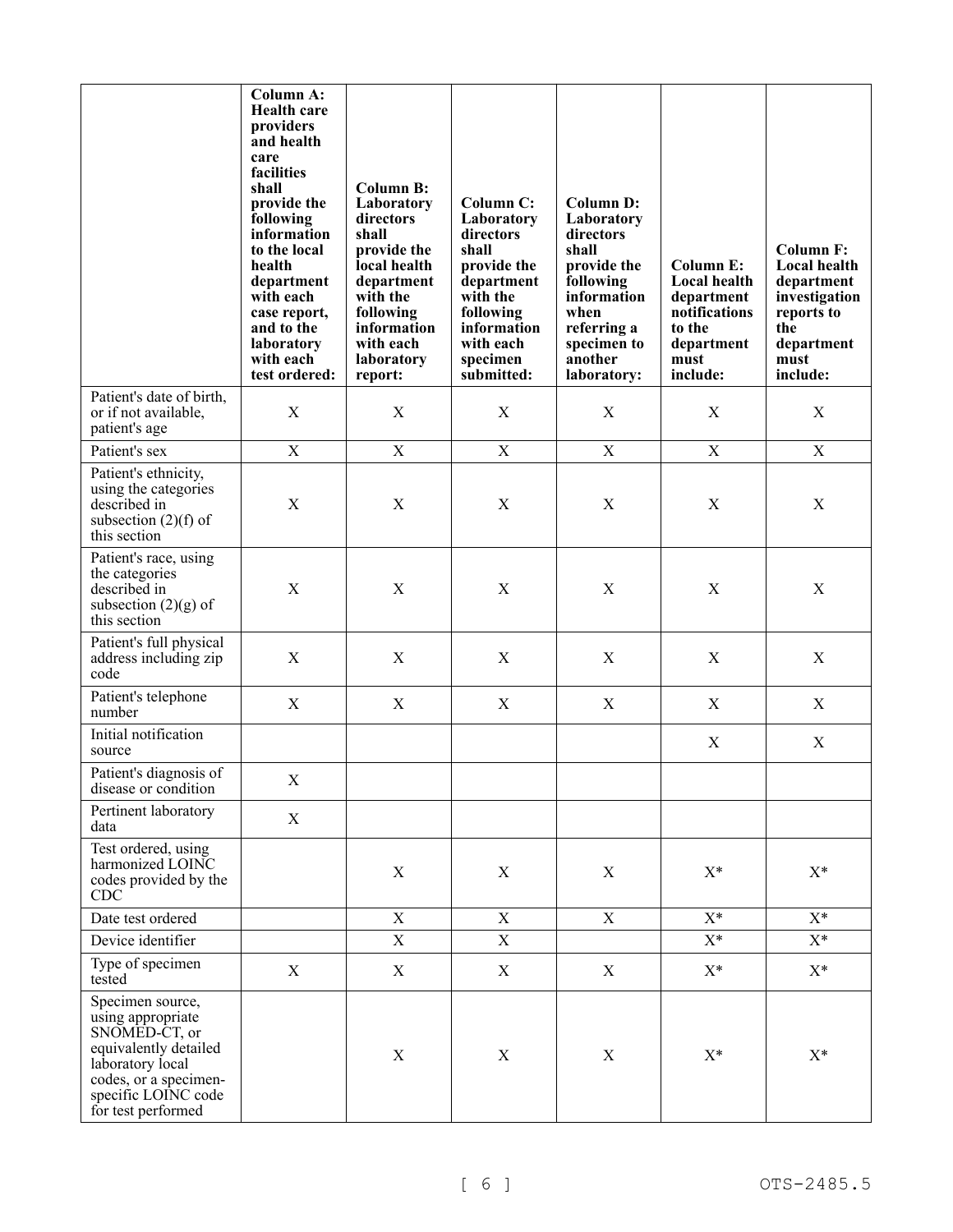|                                                                                                                                                                                                                            | Column A:<br><b>Health care</b><br>providers<br>and health<br>care<br>facilities<br>shall<br>provide the<br>following<br>information<br>to the local<br>health<br>department<br>with each<br>case report,<br>and to the<br>laboratory<br>with each<br>test ordered: | <b>Column B:</b><br>Laboratory<br>directors<br>shall<br>provide the<br>local health<br>department<br>with the<br>following<br>information<br>with each<br>laboratory<br>report: | Column C:<br>Laboratory<br>directors<br>shall<br>provide the<br>department<br>with the<br>following<br>information<br>with each<br>specimen<br>submitted: | <b>Column D:</b><br>Laboratory<br>directors<br>shall<br>provide the<br>following<br>information<br>when<br>referring a<br>specimen to<br>another<br>laboratory: | <b>Column E:</b><br><b>Local health</b><br>department<br>notifications<br>to the<br>department<br>must<br>include: | <b>Column F:</b><br>Local health<br>department<br>investigation<br>reports to<br>the<br>department<br>must<br>include: |
|----------------------------------------------------------------------------------------------------------------------------------------------------------------------------------------------------------------------------|---------------------------------------------------------------------------------------------------------------------------------------------------------------------------------------------------------------------------------------------------------------------|---------------------------------------------------------------------------------------------------------------------------------------------------------------------------------|-----------------------------------------------------------------------------------------------------------------------------------------------------------|-----------------------------------------------------------------------------------------------------------------------------------------------------------------|--------------------------------------------------------------------------------------------------------------------|------------------------------------------------------------------------------------------------------------------------|
| Date of specimen<br>collection                                                                                                                                                                                             | X                                                                                                                                                                                                                                                                   | X                                                                                                                                                                               | X                                                                                                                                                         | X                                                                                                                                                               | X                                                                                                                  | X                                                                                                                      |
| Date specimen<br>received by reporting<br>laboratory                                                                                                                                                                       |                                                                                                                                                                                                                                                                     | $\mathbf X$                                                                                                                                                                     | $\mathbf X$                                                                                                                                               |                                                                                                                                                                 | $X^*$                                                                                                              | $X^*$                                                                                                                  |
| Accession number or<br>specimen ID                                                                                                                                                                                         |                                                                                                                                                                                                                                                                     | $\mathbf X$                                                                                                                                                                     | $\mathbf X$                                                                                                                                               |                                                                                                                                                                 | $X^*$                                                                                                              | $X^*$                                                                                                                  |
| Test performed and<br>result, using<br>appropriate LOINC<br>and SNOMED codes,<br>as defined by the<br>Laboratory in Vitro<br>Diagnostics (LIVD)<br><b>Test Code Mapping</b><br>for SARS-CoV-2 tests<br>provided by the CDC |                                                                                                                                                                                                                                                                     | $\mathbf X$                                                                                                                                                                     | $\mathbf X$                                                                                                                                               |                                                                                                                                                                 | $X^*$                                                                                                              | $X^*$                                                                                                                  |
| Test result date                                                                                                                                                                                                           |                                                                                                                                                                                                                                                                     | $\mathbf X$                                                                                                                                                                     | $\mathbf X$                                                                                                                                               |                                                                                                                                                                 | $X^*$                                                                                                              | $X^*$                                                                                                                  |
| Condition symptom<br>onset date (preferred),<br>or alternatively,<br>diagnosis date                                                                                                                                        |                                                                                                                                                                                                                                                                     |                                                                                                                                                                                 |                                                                                                                                                           |                                                                                                                                                                 |                                                                                                                    | $\mathbf X$                                                                                                            |
| Ordering health care<br>provider's name                                                                                                                                                                                    | X                                                                                                                                                                                                                                                                   | $\mathbf X$                                                                                                                                                                     | X                                                                                                                                                         | X                                                                                                                                                               | X                                                                                                                  | $\mathbf X$                                                                                                            |
| Ordering health care<br>provider's National<br>Provider Identifier (as<br>applicable)                                                                                                                                      | $\mathbf X$                                                                                                                                                                                                                                                         | $\mathbf X$                                                                                                                                                                     | $\mathbf X$                                                                                                                                               | X                                                                                                                                                               | $\mathbf X$                                                                                                        | $\mathbf X$                                                                                                            |
| Ordering health care<br>provider's telephone<br>number                                                                                                                                                                     | $\mathbf X$                                                                                                                                                                                                                                                         | $\mathbf X$                                                                                                                                                                     | $\mathbf X$                                                                                                                                               | $\boldsymbol{\mathrm{X}}$                                                                                                                                       | $\mathbf X$                                                                                                        | $\mathbf X$                                                                                                            |
| Ordering health care<br>provider's address<br>including zip code                                                                                                                                                           | $\mathbf X$                                                                                                                                                                                                                                                         | $\mathbf X$                                                                                                                                                                     | $\mathbf X$                                                                                                                                               | X                                                                                                                                                               | X                                                                                                                  | X                                                                                                                      |
| Name and telephone<br>number of the person<br>providing the report                                                                                                                                                         | $\mathbf X$                                                                                                                                                                                                                                                         |                                                                                                                                                                                 |                                                                                                                                                           |                                                                                                                                                                 |                                                                                                                    |                                                                                                                        |
| Performing<br>laboratory's name                                                                                                                                                                                            |                                                                                                                                                                                                                                                                     | $\mathbf X$                                                                                                                                                                     | $\mathbf X$                                                                                                                                               |                                                                                                                                                                 | $X^*$                                                                                                              | $X^*$                                                                                                                  |
| Performing<br>laboratory's CLIA<br>number, if known                                                                                                                                                                        |                                                                                                                                                                                                                                                                     | $\mathbf X$                                                                                                                                                                     | $\mathbf X$                                                                                                                                               |                                                                                                                                                                 | $\mathbf{X}^*$                                                                                                     | $\mathbf{X}^*$                                                                                                         |